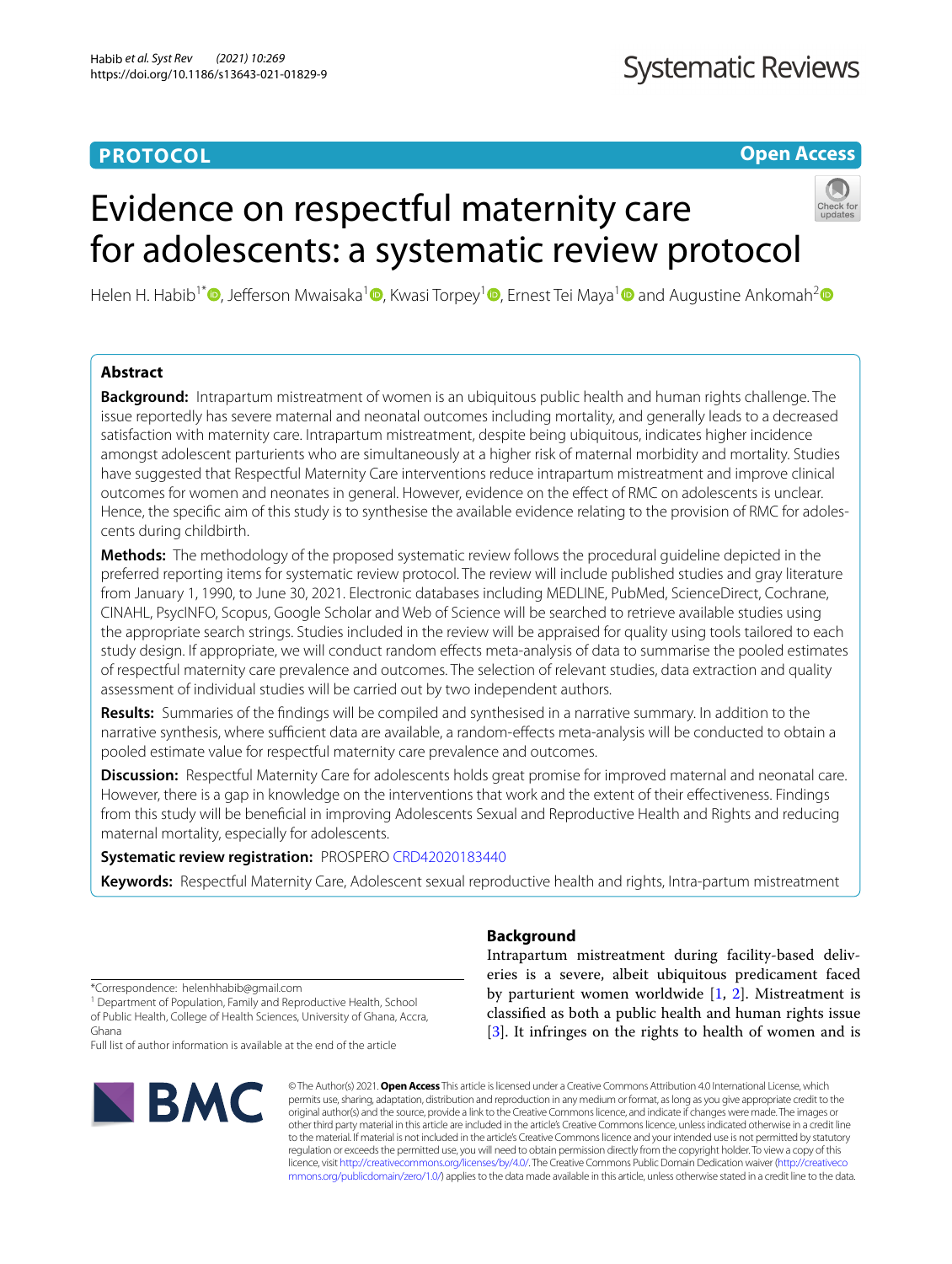strongly linked to health outcomes like maternal and neonatal morbidity and mortality with some efects lasting chronically until further into the life course [\[4](#page-4-3)].

Research has focused on investigating efficacious strategies which successfully alleviates this challenge. Eforts to reduce maternal and neonatal mortality and morbidity have identifed and recommended facility-based births and as a corollary, increasing the proportion of births attended by skilled birth attendants to enable early identifcation and immediate management of arising complications [\[5](#page-4-4)]. Although trends in facility-based births across sub-Saharan Africa have generally showed upward trajectory over the past decade, uptake is still less than universal and many women have reported reluctance to use facilities due to a lack of respectful or compassionate care [\[6](#page-4-5), [7](#page-4-6)]. In some instances where women have opted for facility-based births, they have still reported dissatisfaction with their birth outcomes due to the way they were mis(treated) at the facilities  $[8]$  $[8]$ . This is indicative that respectful care is essential not only to promote uptake of facility-based deliveries but also to improve clinical birth outcomes and reduce complications.

The WHO Human Reproductive Programme (WHO-HRP) has prescribed recommendations on improving maternal health service delivery with respectful maternity care as an essential component of quality care [\[9](#page-4-8)]. The WHO defines Respectful Maternity Care (RMC) as the organisation and management of health systems in a manner that ensures respect for women's sexual and reproductive health and human rights [[10\]](#page-4-9). RMC, sometimes referred to as compassionate care, refers to care that emphasises the positive interpersonal interactions of parturients with health care providers and staf in a manner that maintains their dignity, privacy and confdentiality; ensures freedom from harm and mistreatment and enables informed choice and continuous support during labour and childbirth. The concept recognises that all women have the fundamental right to dignifed and respectful care during childbirth and that mistreatment during childbirth is not only a blatant violation of women's reproductive rights but is also a stringent disincentive for facility-based care and skilled birth attendance even in the absence of several other barriers of access. Whilst this is a fundamental right of all women, available evidence seems to suggest that certain vulnerable sub-groups of women, specifcally younger, poorer, less educated, physically challenged, HIV-positive and ethnic minority women often face a health inequity in the enjoyment of RMC [[11](#page-4-10), [12](#page-4-11)]. For adolescents, this confers a higher chance of being denied RMC by reason of their characteristic young age, poorer and less educated status [[13\]](#page-4-12). Additionally, provider moral biases against adolescents for their indulgence in early/pre-marital sex may also cause them to be treated with disrespect  $[8, 13]$  $[8, 13]$  $[8, 13]$  $[8, 13]$ . This is a worrying event as adolescent parturients are proven to bear an excessively higher risk of negative pregnancy health outcomes than their older counterparts. Ideally, they should be treated with the utmost care and professionalism  $[14, 15]$  $[14, 15]$  $[14, 15]$  $[14, 15]$ .

Some interventions have sought to improve RMC in facilities using a variety of methods such as educating parturients on their SRH rights and seeking legal redress in some reported cases [\[16,](#page-4-15) [17](#page-4-16)]. However, these interventions do not often address the peculiar needs and challenges of adolescents. For example, adolescents may not necessarily be able to assert their rights due to their vulnerability and may not have the fnancial access to legal redress. There is therefore a need to review literature on interventions that are designed with specifc attention towards providing RMC for adolescents and their successes and challenges. This is to help inform the design of future interventions in the delivery of quality maternity care for adolescents.

# **Review aim**

The overall aim of this systematic review is to synthesise the available evidence on respectful maternity care interventions targeted at reducing intrapartum mistreatment of adolescents.

# **Specifc objectives**

The specific objectives of this review are as follows:

- 1. To review evidence on the types and characteristics of RMC interventions that have been specifcally targeted at adolescents
- 2. To review evidence on the strategies, outcomes, gaps and challenges related to the implementation of RMC interventions for adolescents.

# **Methods**

This study protocol was registered with the International Prospective Register of Systematic Reviews (PROSPERO) with code CRD42020183440. This study protocol is being reported in accordance with the Preferred Reporting Items for Systematic Reviews and Meta-Analyses Protocols (PRISMA-P) statement [\[18\]](#page-4-17) and checklist (Additional fle [1](#page-3-0)).

## **Eligibility criteria**

Studies will be selected using the Population, Intervention, Comparator, Outcome and Study design (PICOS framework) [\[18](#page-4-17)].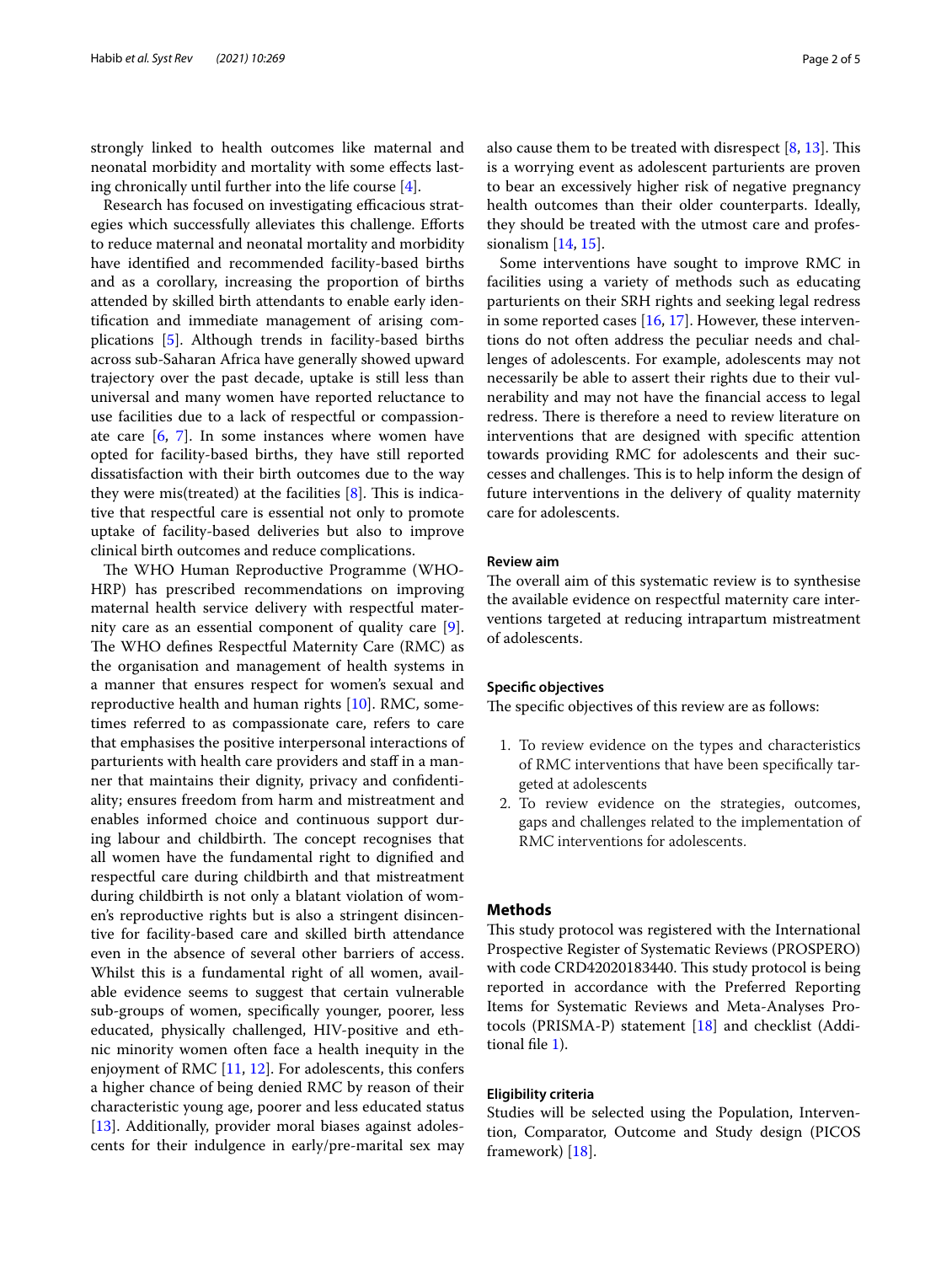# **Participants**

Only studies that are focused on adolescent parturients as a main study population or sub-analyses population of interest will be included. Adolescent parturient refers to anyone between 10 and 19 years old who has delivered within the past 6 months.

# **Interventions**

Any studies whose aim mentions interventions aimed towards providing respectful or compassionate care for adolescents will be included. Studies that focus on adolescent perspectives and experiences of quality of care will also be included.

# **Comparators**

Comparators will include studies that compare facilities or programmes that deliver the normal or standard quality of care for adolescents to facilities or programmes that are not specifcally targeted at reducing intrapartum mistreatment.

# **Outcome**

The outcomes of interest are the reported experiences of RMC by participants. These outcomes include reported satisfaction with care and maternal and neonatal physical and psychosocial outcomes.

#### **Study design**

Studies eligible for inclusion include relevant primary qualitative and quantitative research studies. These may include cross-sectional, cohort (prospective and retrospective), case control, experimental and intervention designs. Qualitative observations of respectful care experiences will also be included. Studies published in English and between January 1, 1990, and June 30, 2021, will be included. This timeline is selected to refect the period from which the concept of respectful maternity care gained momentum in the 1990s to the most recent studies of 2021.

# **Information sources and search strategy**

The sources of information will be electronic databases including MEDLINE, PubMed, ScienceDirect, Cochrane, CINAHL, PsycINFO, Scopus, Google Scholar and Web of Science. Reference lists of selected studies will also be searched for relevant papers. Additionally, grey literature searches will be conducted on organisational websites such as World Health Organisation, White Ribbon Alliance, USAID and Population Council, a search strategy using medical subject headings (MeSH) on the terms 'Intrapartum Mistreatment', 'Disrespect and Abuse', 'Respectful Maternity Care', 'Adolescents', 'Teenager', 'Pregnancy' and 'Compassionate care' together with BOOLEAN operators  $(AND'/OR')$  will be used. The searches will be conducted by HH.

# **Data extraction and management**

All identifed studies will be saved into the online-based Mendeley reference manager. This reference manager has been selected for this study as it allows orderly download and storage of the selected abstracts as well as any available full-text versions. It also allows shared access by all the reviewers. The relevant titles and abstracts will be independently screened by two reviewers HH and JM. Articles meeting the selection criteria will be retained for independent assessment against the selection criteria by HH and JM. A data extraction tool in Ms-Excel will be used to assess and extract the pertinent preliminary information from the available abstracts. Components of the tool will be used to extract the relevant data which include author(s) names, year of publication, study design and/or methodology, study population, intervention(s), study setting, geographic location and results. The final list of articles will be downloaded in full text for detailed review. A PRISMA flowchart will be used to demonstrate the process of screening and identifcation of articles to include in the systematic review, with reasons for exclusion noted. Any discrepancies that arise will be reassessed and resolved by the full team.

# **Reporting quality in individual studies**

Studies will be individually assessed for quality using the suitable Joanna Briggs Institute critical appraisal tool [[19](#page-4-18)] for each study design. Criteria that will be assessed will include congruity between the study aims and objectives, its philosophical perspective and methodology as well as the analyses method used in the studies. Two authors (HH and JM) will review the studies against the eligibility criteria and the checklist independently. Discrepancies will be resolved by discussion, with the involvement of a third reviewer when there is a disagreement.

# **Data analyses and synthesis**

Preferred Reporting Items for Systematic Reviews and Meta-Analyses (PRISMA) guidelines 18 will be followed during the review. A combination of narrative and thematic synthesis is proposed as most suitable for achieving this review's objectives which aim to describe the existing literature as well as identify the strategies, outcomes, gaps and challenges in previous interventions. The descriptive  $[20]$  $[20]$  narration will firstly summarise the methods, results and conclusions of the studies in prose. Subsequently, the running themes in the studies will be identified and grouped in a thematic analyses  $[21]$  $[21]$ . The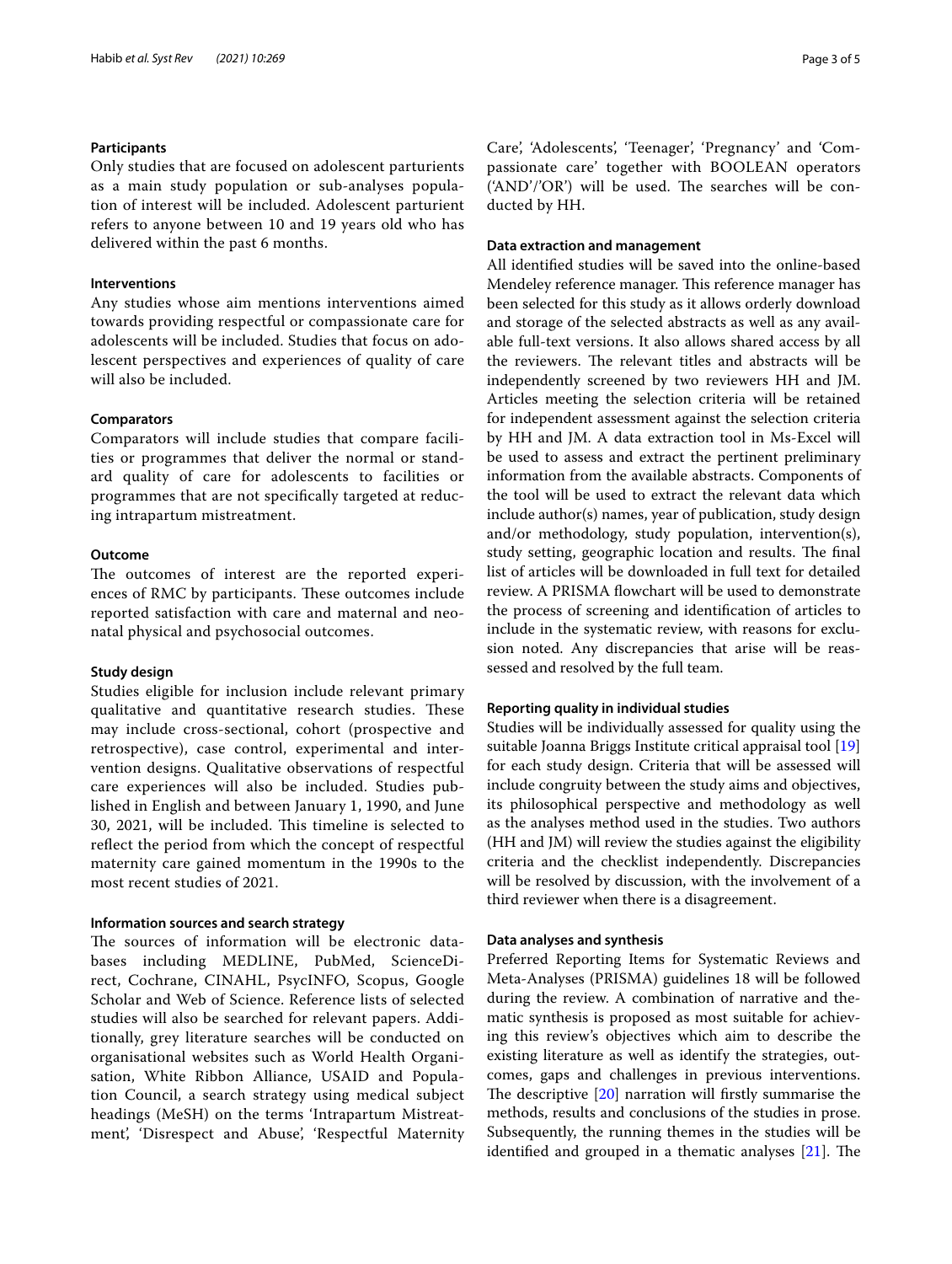most prominent and recurrent themes will then be identified and analysed. The characteristics and themes will also be summarised in a tabular form in addition to the prose narratives. If the included studies are sufficiently homogeneous (relating to study population, methodology, intervention and outcome), meta-analyses will be considered, using random-efects model in STATA version 16 software to account for between-study variability. If a meta-analysis is conducted, statistical heterogeneity will be assessed using the  $X^2$  test having a 10% significance level and quantified using the  $I^2$  statistic.

# **Discussion**

Some studies have demonstrated that RMC can be improved with benefcial outcomes to parturients, neonates and entire communities using a variety of interventions. A study in Kenya demonstrated an increase in respectful maternity care provision after implementing interventions that teach and encourage women to know and assert their sexual reproduction health rights [\[22](#page-4-21), [23\]](#page-4-22). Some studies have also encouraged women to seek legal redress against their abusers [[16\]](#page-4-15). Again, other studies have sought to educate communities on how to be custodians and support women against mistreatment and demand respectful care as a health right [\[24\]](#page-4-23).

Despite this available evidence on the success of RMC interventions in reducing mistreatment and improving the quality of maternal care, little is known about interventions that work, or do not work especially for adolescents and vulnerable sub-groups of women who may not necessarily be able to beneft from these existing interventions. Adolescents for instance may be aware of their own SRH rights but may not be able to assert them due to their generally younger age. Additionally, they may not be able to seek legal redress due to fnancial constraints and may also not have support from the wider community due to widespread moral judgement against their engagement in early sex  $[25]$ . This gap exists and evidently creates a health inequity for adolescent parturients.

In order to overcome this gap, there is a need to investigate any available evidence on strategies that work best in promoting RMC for adolescents and other vulnerable sub-groups of women. In a group of women such as adolescents who bear an elevated risk to maternal mortality and morbidity [\[26](#page-4-25), [27](#page-4-26)], it is essential that the highest level of quality peripartum care be provided to encourage facility-based, and also, improve clinical and psychosocial maternal and neonatal outcomes.

This review therefore contributes to efforts in the reduction of maternal mortality and morbidity especially amongst adolescents who are a key risk group. The review will provide a much-needed insight of what interventions have been put into place for adolescents, the

challenges in their implementation, as well as the strategies that have led to their success. It will additionally help to identify the existing research and programmatic gaps as well as recommendations for any future research, interventions, policy and programmes.

### **Dissemination**

The results of this review will be submitted for open access publication. The results will also be submitted as part of a doctoral thesis and presented at conferences.

# **Strengths and limitations**

To the best of our knowledge, this review will be the frst to synthesise evidence on RMC for adolescents. Additionally, it will include studies from a wide variety of relevant sources including grey literature sources.

#### **Abbreviations**

ASRHR: Adolescent sexual reproductive health and rights; DHIMS: District Health Information Management Systems; HRP: Human reproduction programme; RMC: Respectful Maternity Care; SBA: Skilled birth attendance; SRHR: Sexual reproductive health and rights; WHO: World Health Organisation.

# **Supplementary Information**

The online version contains supplementary material available at [https://doi.](https://doi.org/10.1186/s13643-021-01829-9) [org/10.1186/s13643-021-01829-9](https://doi.org/10.1186/s13643-021-01829-9).

<span id="page-3-0"></span>**Additional fle 1.** PRISMA Checklist.

**Additional fle 2.** Search Terms.

#### **Acknowledgements**

The authors acknowledge the support of the WHO/HRP Alliance and its Regional hub at the University of Ghana School of Public Health.

#### **Authors' contributions**

HH\*, JM, KT, EM and AA conceived and designed the review. HH\* and JM carried out activities from inception to the draft of the manuscript. KT, EM and AA rigorously reviewed the manuscript. HH\* is the guarantor of the review. All authors read and approved the fnal version of the manuscript.

#### **Funding**

This proposed study will be funded by the HRP Alliance, part of the UNDP-UNFPA-UNICEF-WHO-World Bank Special Programme of Research, Development and Research Training in Human Reproduction (HRP), a cosponsored programme executed by the World Health Organisation (WHO). This article represents the views of the named authors only and does not represent the views of the World Health Organisation.

#### **Availability of data and materials**

Not applicable

# **Declarations**

#### **Ethics approval and consent to participate**

Ethical approval for a broader study within which this systematic review is nested has been obtained from Ghana Health Service Ethics Review Committee with registration code (GHS-ERC009/03/20).

#### **Consent for publication**

Not applicable